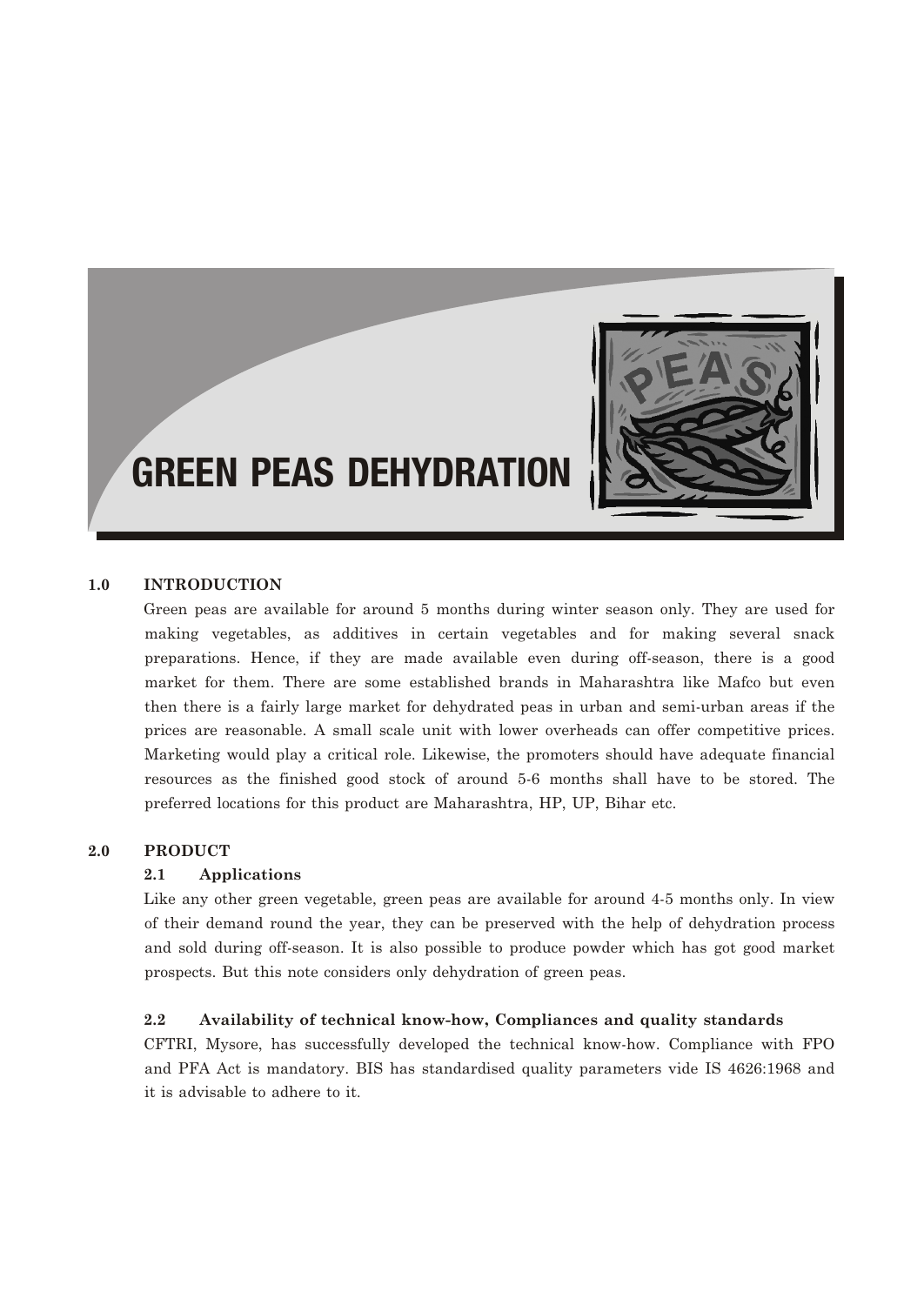#### **3.0 MARKET POTENTIAL**

Indians generally prefer green and fresh vegetables but they are available only during seasons. Some their shelf life is not more than 3-4 days. But dehydration technique preserves them for few months and the original taste, flavour and colour is also retained. Green peas are very popular and they are used along with other vegetables in many vegetarian and continental dishes. Many fast food and snack items also include green peas. Thus apart from household demand, there is a continuous demand from restaurants, dhabas, caterers and canteens. Price is the main consideration as these eateries can not afford high prices. Brands like Mafco or Amul are in the market but their products are costly. If a small scale unit can offer competitive price of around Rs.40/- per kg. then there is a large untapped market segment. It is also advisable to enter into a long term supply contract with some bulk consumers at least during first 2-3 years to penetrate the market with retailing of around 25% to 30% of production and gradually retailing can be increased.

#### **4.0 MANUFACTURING PROCESS**

This note does not envisage very high capacity and totally mechanised plant as it would call for investment in excess of Rs. 75.00 lacs. Instead, a moderate capacity semi-automatic plant is suggested. Fresh, sound and green pea pods are thoroughly washed in water and then pea seeds are separated and cleaned with the help of pea podder. Then they are pricked as pricking facilitates quick and uniform drying of peas. Then they are blanched and sulphited to retain colour, taste and texture in the final product. Blanched peas are then dried in a drier wherein moisture is reduced to 7-8%. Drying time is around 3 hours. Finally dried peas are graded and packed. On an average, the process and weight loss is 75%. The process flow chart is as under:



#### **5.0 CAPITAL INPUTS**

#### **5.1 Land and Building**

Plot of around 300 sq.mtrs. with built-up area of 150 sq.mtrs. would be adequate. Land may cost Rs.1.00 lac whereas cost of civil work will be Rs.3.75 lacs. Production area would occupy around 80-85 sq.mtrs. whereas the balance area can be utilised for storage and packing.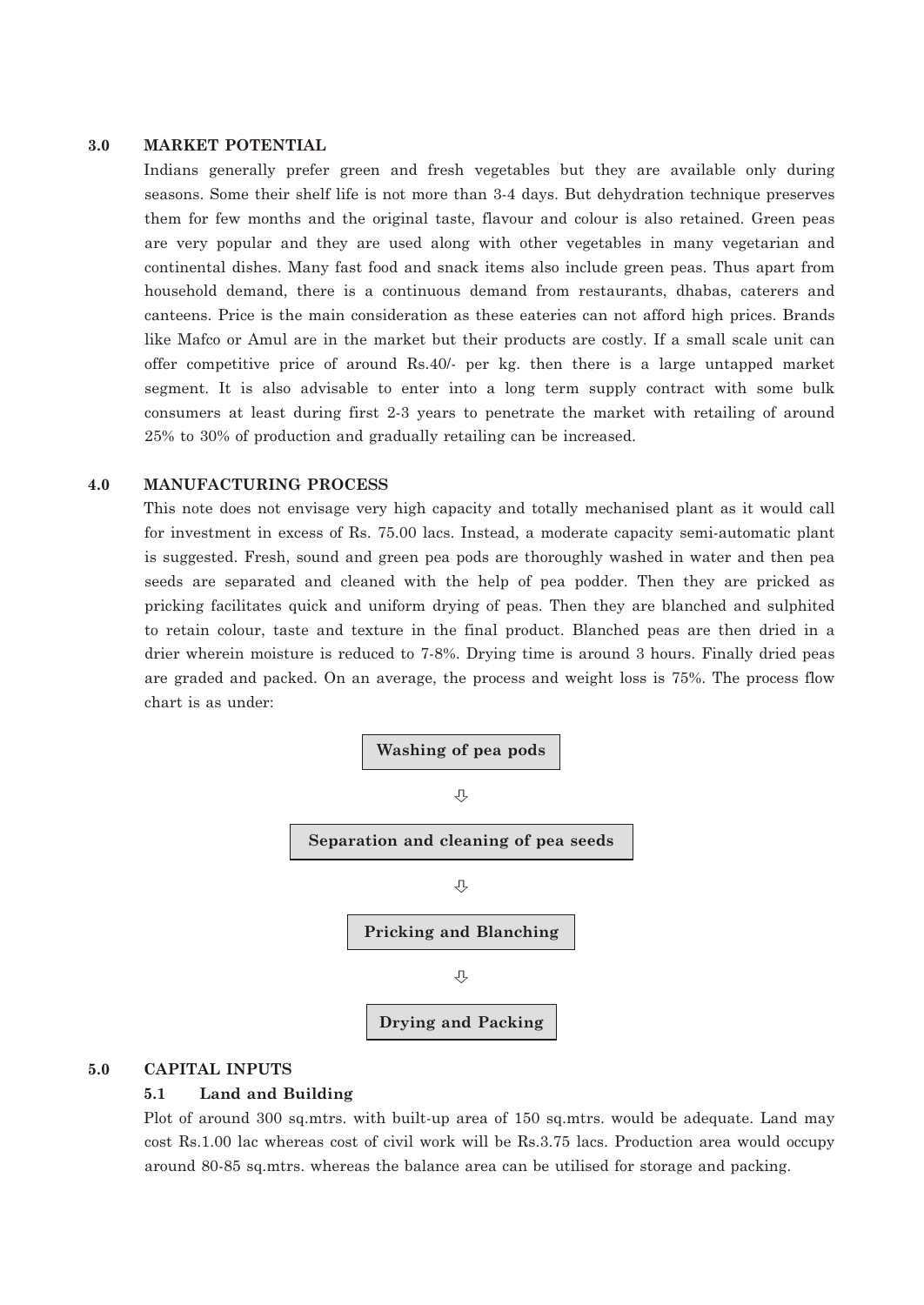### **5.2 Machinery**

The plant is expected to operate for around six months due to seasonal availability of green pea pods. The processing capacity of the plant is assumed to be 30 tonnes per month on 2 shift working and working of 25 days every month or 150 days during season of 6 months. It is possible to dehydrate other vegetables during off-season but this note considers only green peas. This would need the following machines:

| Item                                                                          | Qty.           | Price (Rs.) |
|-------------------------------------------------------------------------------|----------------|-------------|
| Pea Podder- 50 Kgs/Hr                                                         | 1              | 75,000      |
| Peas Pricking Machine-50 Kgs/Hr                                               | 1              | 80,000      |
| Blanching Tank with Thermostat Control                                        | 1              | 1,00,000    |
| Fluidized Bed Dryer complete with all attachments<br>and accessories 48 trays | $\mathbf{1}$   | 1,75,000    |
| Hot Water Boiler with attachments-100 Kgs                                     | 1              | 60,000      |
| Washing Tanks                                                                 | $\mathfrak{D}$ | 40,000      |
| Automatic Form, Fill and Seal Machine complete with<br>all accessories        | $\mathbf{1}$   | 1,00,000    |
| Weighing-scales, Testing Equipments, etc.                                     |                | 35,000      |
|                                                                               | Total          | 6,65,000    |

### **5.3 Miscellaneous Assets**

Some other assets like SS utensils, storage racks, furniture and fixtures, exhaust fans etc. shall be required for which a provision of Rs.50, 000/- is made.

## **5.4 Utilities**

Power requirement shall be 40 HP during the season whereas water requirement during same period would be 1000-1200 ltrs. every day.

## **5.5 Raw and Packing Materials**

The most critical raw material shall be fresh, matured and green pea pods. Even though, the monthly requirement during the season will not be more than 30 tonnes, proper arrangements must be made especially during the beginning and fag-end of the season. Prices of green pea pods also fluctuate during the beginning, peak and end of the season. Hence, average price is taken @ Rs.5, 000/- per ton. Printed rolls of appropriate food grade plastic shall be required for inner packing and corrugated boxes, box strapping, labels etc. for the outer packing.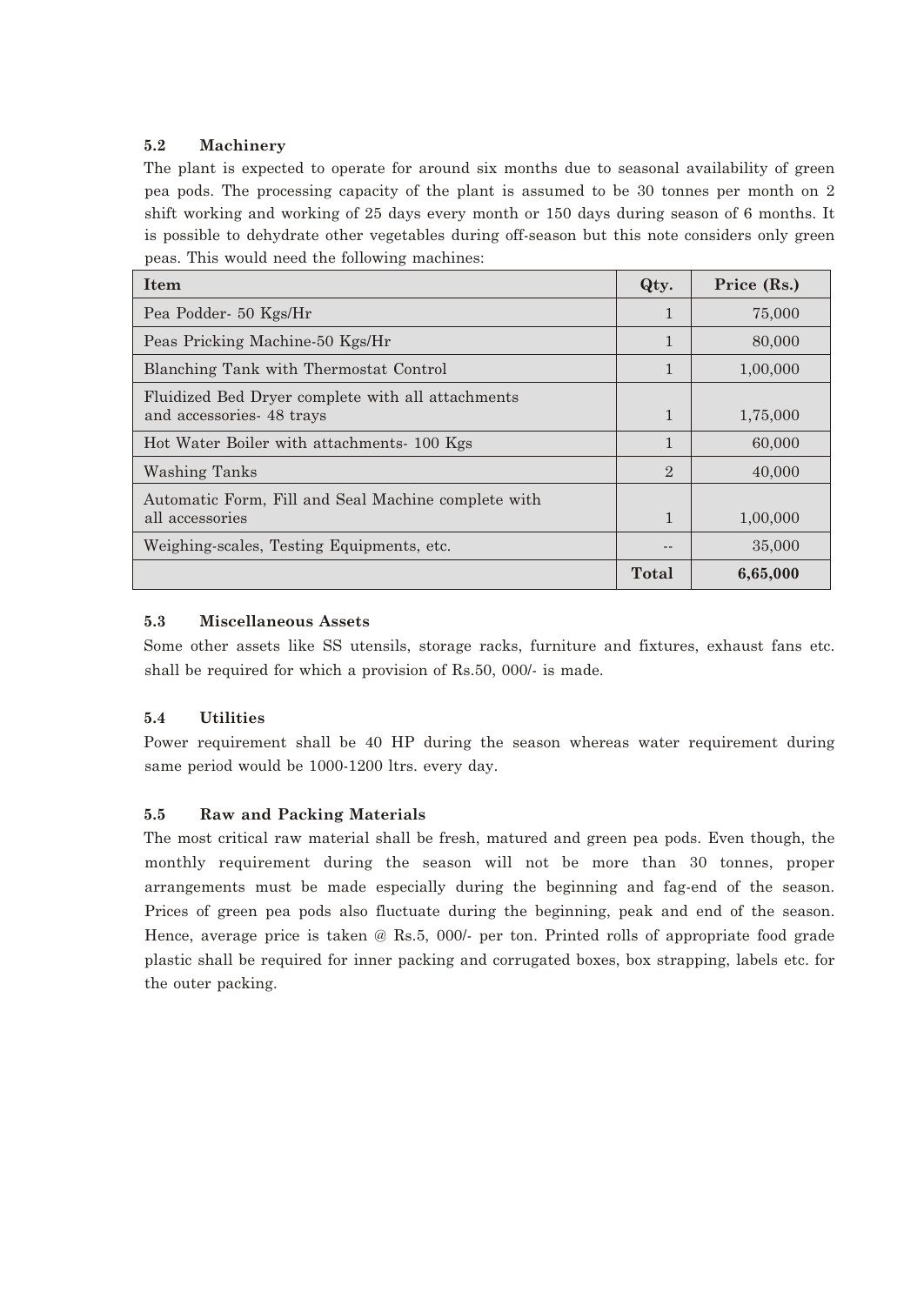### **6.0 MANPOWER REQUIREMENTS**

| <b>Particulars</b>   | Nos.           | Monthly<br>Salary (Rs.) | <b>Total Monthly</b><br>Salary (Rs.) |
|----------------------|----------------|-------------------------|--------------------------------------|
| Machine Operators    | $\overline{2}$ | 2,500                   | 5,000                                |
| Skilled Workers      | $\overline{2}$ | 2,000                   | 4,000                                |
| Semi-skilled Workers | $\overline{2}$ | 1,650                   | 3,300                                |
| Helpers              | $\overline{4}$ | 1,250                   | 5,000                                |
| Salesman             | 1              | 2,500                   | 2,500                                |
|                      |                | Total                   | 19,800                               |

Salesman and couple of helpers may be employed round the year and others only for 6 months.

### **7.0 TENTATIVE IMPLEMENTATION SCHEDULE**

| Period (in months) |
|--------------------|
|                    |
|                    |
|                    |
|                    |
|                    |
|                    |

## **8.0 DETAILS OF THE PROPOSED PROJECT**

## **8.1 Land and Building**

| <b>Particulars</b> | Area (Sq.Mtrs) | $Cost$ (Rs.) |  |
|--------------------|----------------|--------------|--|
| Land               | 300            | 1,00,000     |  |
| Building           | 150            | 3,75,000     |  |
|                    | <b>Total</b>   | 4,75,000     |  |

### **8.2 Machinery**

The total cost of machinery is estimated to be Rs. 6.65 lacs as discussed earlier.

#### **8.3 Miscellaneous Assets**

A provision of Rs.50, 000/- is adequate under this head as narrated earlier.

## **8.4 Preliminary & Pre-operative Expenses**

There will be many pre-production expenses towards market survey, registration, establishment and administrative charges, interest during implementation, trial runs, etc. for which a provision of Rs.80,000/- is made.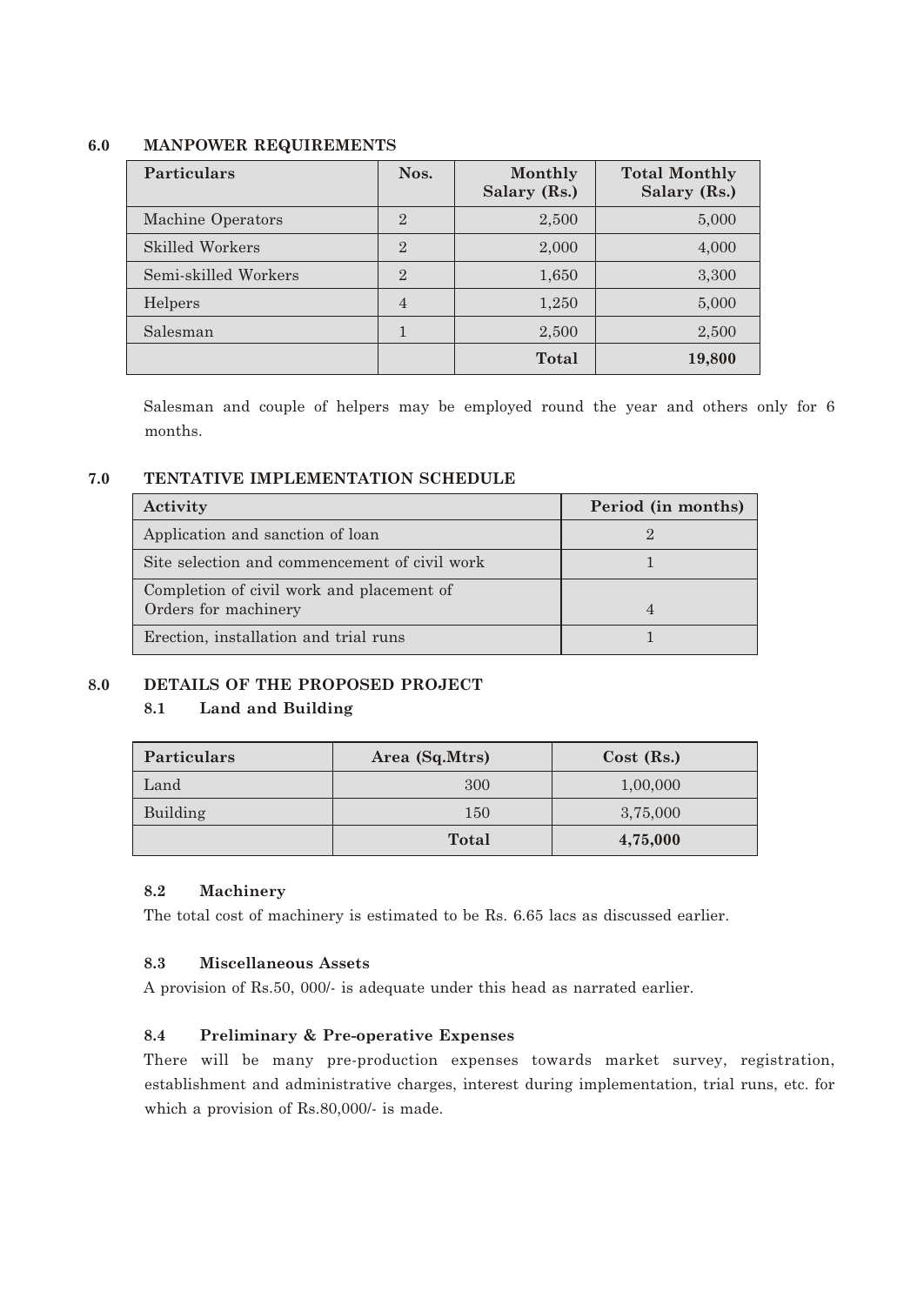### **8.5 Working Capital Requirements**

Capacity utilisation in the first year is expected to be 65% for which following working funds will be required.

|                                   |                     |               |       |      | (Rs. in lacs)    |
|-----------------------------------|---------------------|---------------|-------|------|------------------|
| <b>Particulars</b>                | Period              | <b>Margin</b> | Total | Bank | <b>Promoters</b> |
| <b>Stock of Packing Materials</b> | 1 Month             | 30%           | 0.20  | 0.16 | 0.04             |
| Stock of Finished Goods           | 5 Months            | 40%           | 4.50  | 2.70 | 1.80             |
| Receivables                       | $\frac{1}{2}$ Month | 25%           | 0.70  | 0.54 | 0.16             |
| Other Expenses                    | 1 Month             | $100\%$       | 0.40  | $ -$ | 0.40             |
|                                   |                     | Total         | 5.80  | 3.40 | 2.40             |

**(Rs. in lacs)** 

| $_{\rm 8.6}$ |  | Cost of the Project & Means of Financing |  |
|--------------|--|------------------------------------------|--|
|--------------|--|------------------------------------------|--|

| <b>Item</b>                                                       | Amount |
|-------------------------------------------------------------------|--------|
| Land and Building                                                 | 4.75   |
| Machinery                                                         | 6.65   |
| Miscellaneous Assets                                              | 0.50   |
| P&P Expenses                                                      | 0.80   |
| Contingencies $@10\%$ on Land and<br>Building & Plant & Machinery | 1.15   |
| Working Capital Margin                                            | 2.40   |
| Total                                                             | 16.25  |
| <b>Means of Finance</b>                                           |        |
| Promoters' Contribution                                           | 4.85   |
| Term Loan from Bank/FI                                            | 11.40  |
| Total                                                             | 16.25  |
| Debt Equity Ratio                                                 | 2.35:1 |
| Promoters' Contribution                                           | 30%    |

Financial assistance in the form of grant is available from the Ministry of Food Processing Industries, Govt. of India, towards expenditure on technical civil works and plant and machinery for eligible projects subject to certain terms and conditions.

#### **9.0 PROFITABILITY CALCULATIONS**

#### **9.1 Production Capacity & Build-up**

As against the rated capacity of 30 tonnes per month, the plant is expected to operate at 65% in the first year and 80% thereafter.

#### **9.2 Sales Revenue at 100%**

Considering 25% recovery of dehydrated peas, yearly turnover would be 45 tonnes. Thus, turnover at 100% activity level would be Rs.24.75 lacs considering selling price of Rs.55,000/Ton.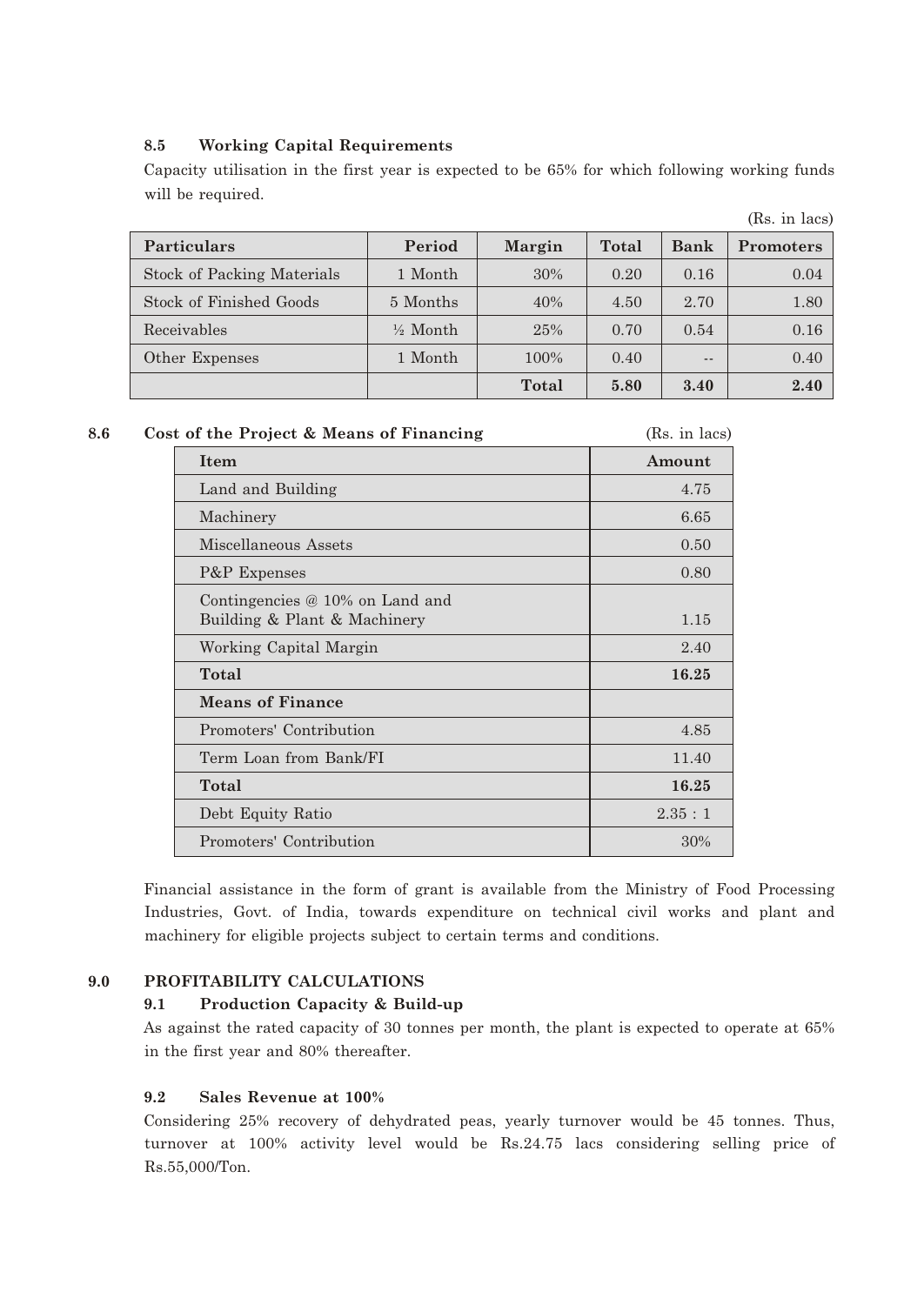### **9.3 Raw and Packing Materials Required at 100%**

Green peas pods of 30 tonnes per month or 180 tonnes during season would cost Rs.9.00 lacs assuming average price of Rs.5, 000/- per ton as explained earlier. Aluminium silicate and bleaching powder worth Rs.60, 000/- shall be required whereas cost of packing materials would be Rs.3, 000/- per ton or Rs. 2.16 lacs for 72 tonnes of finished goods. Thus, the raw and packing material would cost Rs. 11.76 lacs at 100% capacity utilisation.

#### **9.4 Utilities**

Total expenses during the season at 100% would be Rs.60, 000/-.

### **9.5 Selling Expenses**

Initially, the concentration would be on direct sale to bulk buyers with around 25% retailing. Accordingly a lump sum provision has been made.

### **9.6 Interest**

Interest on term loan of Rs.11.40 lacs is calculated @ 12% per annum assuming repayment in 5 years including a moratorium period of 1 year whereas on working capital loan from bank, it is taken at 14% per annum.

### **9.7 Depreciation**

It is computed on WDV basis @ 10% on building and 15% on machinery and miscellaneous assets.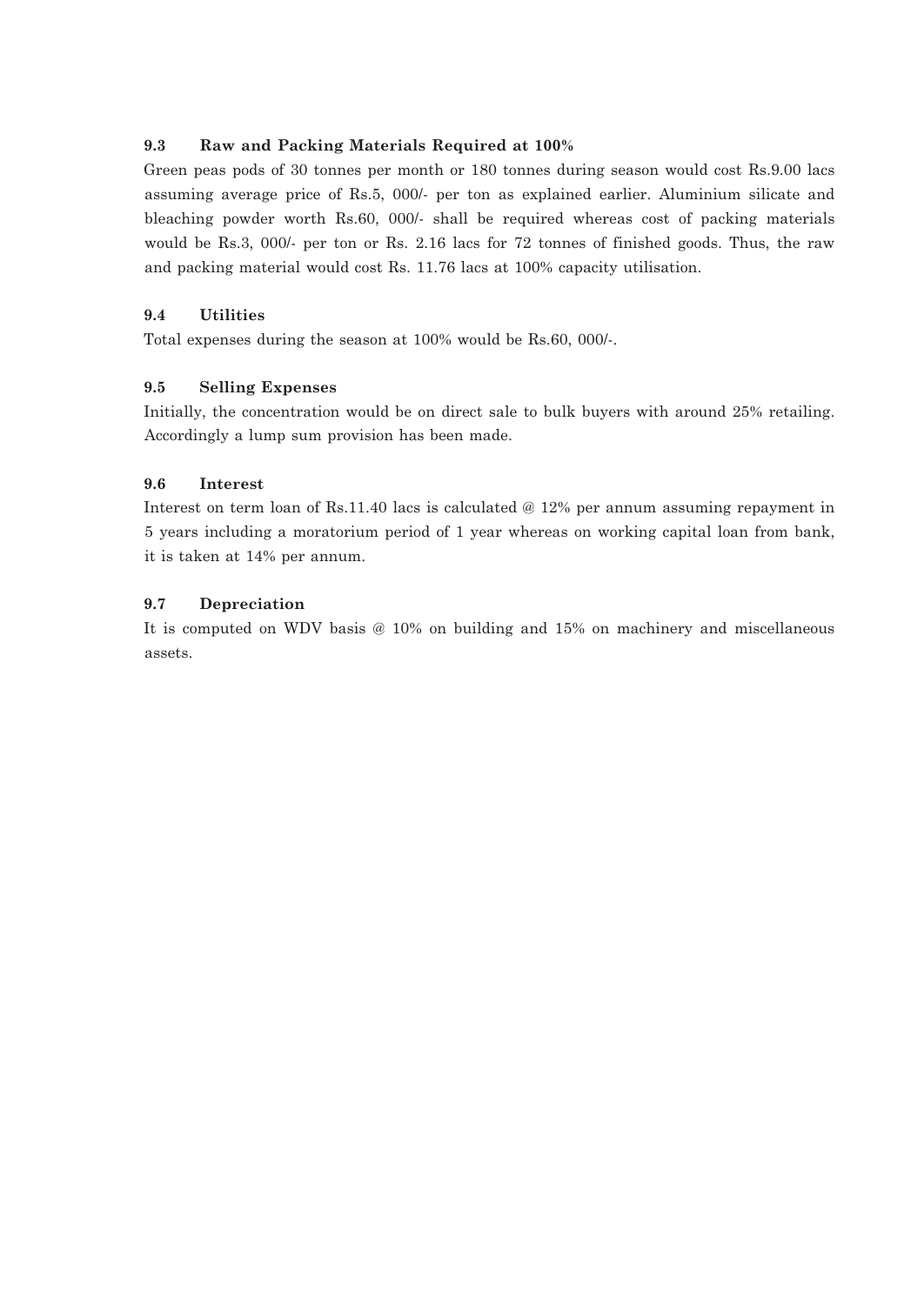## **10.0 PROJECTED PROFITABILITY**

|              |                                       |                      | (Rs. in lacs) |
|--------------|---------------------------------------|----------------------|---------------|
| No.          | <b>Particulars</b>                    | 1st Year             | 2nd Year      |
| $\mathbf{A}$ | <b>Installed Capacity</b>             | ---- 180 Tonnes ---- |               |
|              | Capacity Utilisation                  | 65%                  | 80%           |
|              | <b>Sales Realisation</b>              | 16.08                | 19.80         |
| <sub>B</sub> | <b>Cost of Production</b>             |                      |               |
|              | Raw and Packing Materials             | 7.65                 | 9.40          |
|              | <b>Utilities</b>                      | 0.39                 | 0.48          |
|              | Salaries                              | 1.50                 | 1.70          |
|              | <b>Stores and Spares</b>              | 0.30                 | 0.36          |
|              | Repairs & Maintenance                 | 0.36                 | 0.42          |
|              | <b>Selling Expenses</b>               | 0.50                 | 0.65          |
|              | Administrative Expenses               | 0.48                 | 0.60          |
|              | <b>Total</b>                          | 11.50                | 13.96         |
| $\mathbf C$  | Profit before Interest & Depreciation | 4.90                 | 6.19          |
|              | Interest on Term Loan                 | 1.26                 | 1.02          |
|              | Interest on Working Capital           | 0.48                 | 0.60          |
|              | Depreciation                          | 1.45                 | 1.25          |
|              | Profit before Tax                     | 1.71                 | 3.32          |
|              | Income-tax $@20\%$                    | 0.34                 | 0.66          |
|              | Profit after Tax                      | 1.37                 | 2.66          |
|              | Cash Accruals                         | 2.82                 | 3.91          |
|              | Repayment of Term Loan                |                      | 2.65          |
|              |                                       |                      |               |

# **11.0 BREAK-EVEN ANALYSIS** (Rs. in lacs)

| $\mathbf{N}\mathbf{o}$ | <b>Particulars</b>             |      | Amount |
|------------------------|--------------------------------|------|--------|
| [A]                    | <b>Sales</b>                   |      | 19.80  |
| [B]                    | <b>Variable Costs</b>          |      |        |
|                        | Raw and Packing Materials      | 9.40 |        |
|                        | Utilities (70%)                | 0.35 |        |
|                        | Salaries (70%)                 | 1.19 |        |
|                        | Stores & Spares                | 0.36 |        |
|                        | Selling Expenses (75%)         | 0.46 |        |
|                        | Admn. Expenses (50%)           | 0.30 |        |
|                        | Interest on WC                 | 0.60 | 12.66  |
| [C]                    | Contribution [A] - [B]         |      | 7.14   |
| [D]                    | <b>Fixed Cost</b>              |      | 4.17   |
| [E]                    | Break-Even Point $[D]$ + $[C]$ |      | 59%    |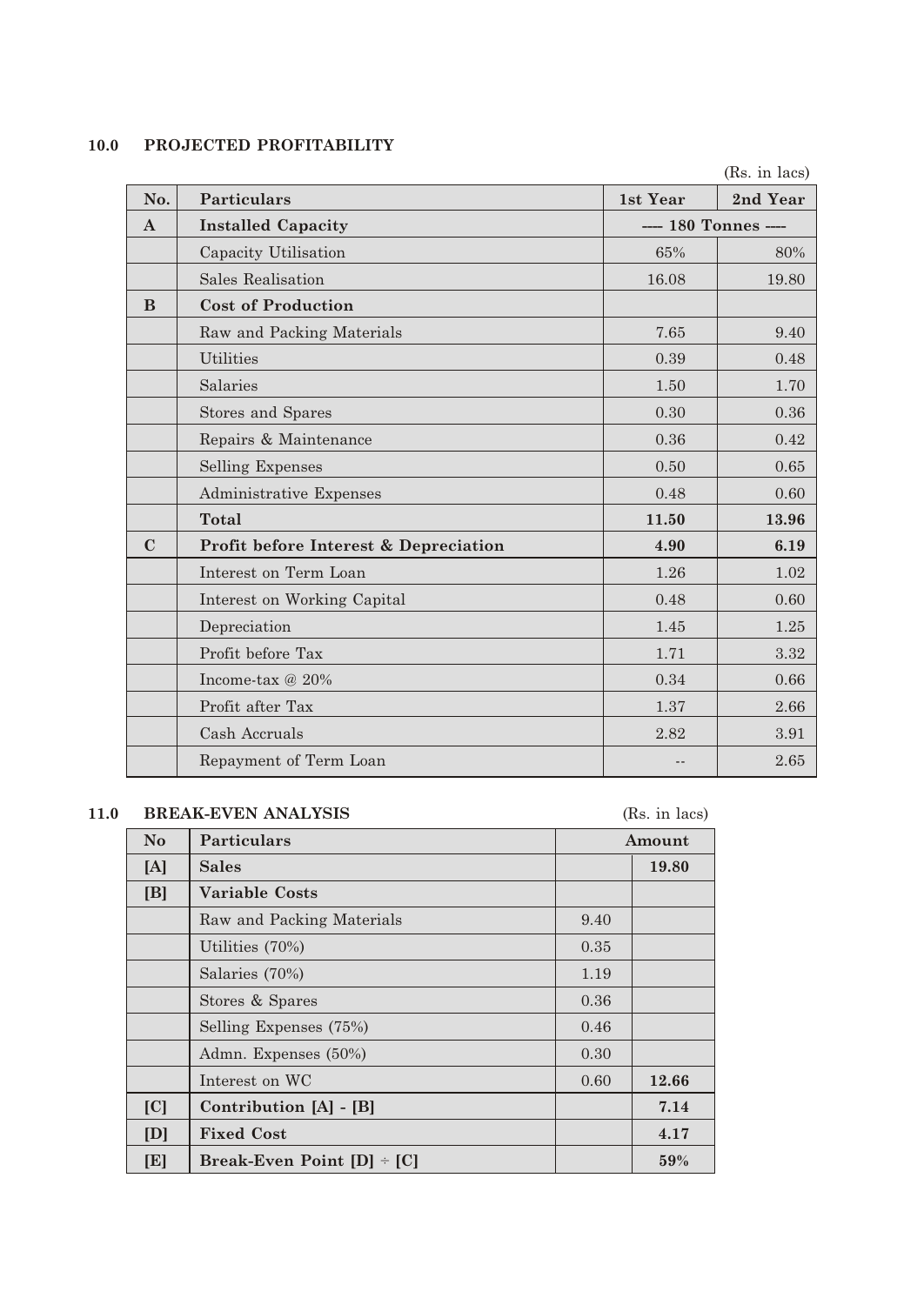### **12.0 [A] LEVERAGES**

**Financial Leverage**

 $=$  EBIT/EBT

 $= 3.45 \div 1.71$ 

 $= 2.01$ 

### **Operating Leverage**

= Contribution/EBT

 $= 5.78 \div 1.71$ 

= 3.38

# **Degree of Total Leverage**

 $=$  FL/OL  $= 2.01 \div 3.38$  $= 0.59$ 

# **[B] Debt Service Coverage Ratio (DSCR)**

(Rs. in lacs)

| <b>Particulars</b>  | 1st Yr                     | 2nd Yr | 3rd Yr | 4th Yr | 5th Yr |
|---------------------|----------------------------|--------|--------|--------|--------|
| Cash Accruals       | 2.82                       | 3.91   | 4.28   | 4.83   | 5.33   |
| Interest on TL      | 1.26                       | 1.02   | 0.70   | 0.38   | 0.14   |
| Total [A]           | 4.08                       | 4.93   | 4.98   | 5.21   | 5.47   |
| Interest on TL      | 1.26                       | 1.02   | 0.70   | 0.38   | 0.14   |
| Repayment of TL     | $- -$                      | 2.85   | 2.85   | 2.85   | 2.85   |
| Total [B]           | 1.26                       | 3.87   | 3.55   | 3.23   | 2.99   |
| $DSCR [A] - [B]$    | 3.24                       | 1.28   | 1.40   | 1.61   | 1.83   |
| <b>Average DSCR</b> | $1.87$ ------------------- |        |        |        |        |